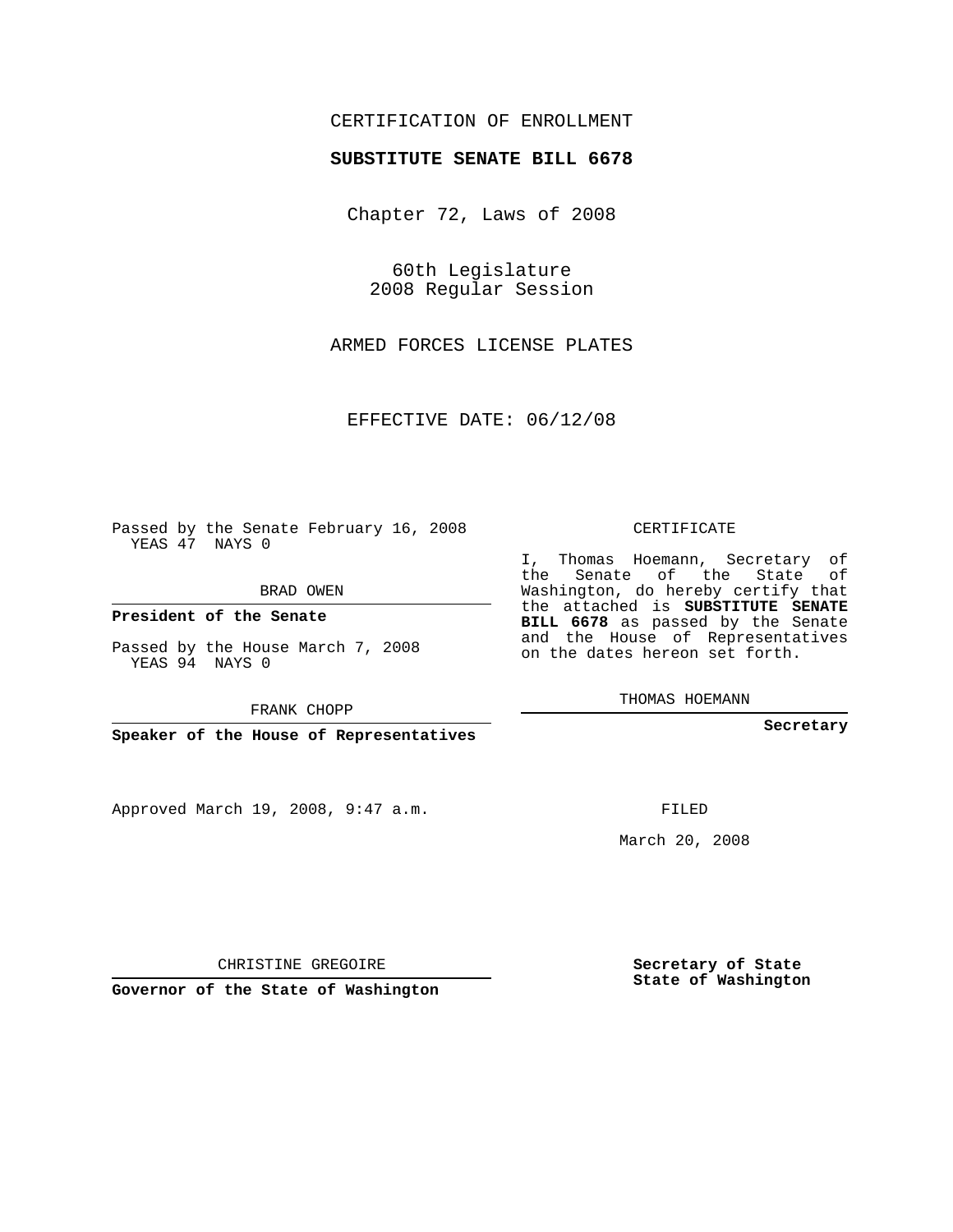# **SUBSTITUTE SENATE BILL 6678** \_\_\_\_\_\_\_\_\_\_\_\_\_\_\_\_\_\_\_\_\_\_\_\_\_\_\_\_\_\_\_\_\_\_\_\_\_\_\_\_\_\_\_\_\_

\_\_\_\_\_\_\_\_\_\_\_\_\_\_\_\_\_\_\_\_\_\_\_\_\_\_\_\_\_\_\_\_\_\_\_\_\_\_\_\_\_\_\_\_\_

Passed Legislature - 2008 Regular Session

# **State of Washington 60th Legislature 2008 Regular Session**

**By** Senate Transportation (originally sponsored by Senators Haugen, Prentice, Hobbs, Swecker, McCaslin, Brandland, Spanel, Jacobsen, Oemig, Fairley, Franklin, Fraser, King, Eide, Marr, Brown, Carrell, Berkey, Hatfield, Rasmussen, Rockefeller, Regala, Pridemore, Tom, Sheldon, Hargrove, Weinstein, Shin, Parlette, Murray, McAuliffe, Stevens, Kohl-Welles, Roach, and Holmquist)

READ FIRST TIME 02/12/08.

 AN ACT Relating to special license plates for parents of United States armed forces members who have died while in service to his or her country or as a result of such service; amending RCW 46.16.725; reenacting and amending RCW 46.16.305; and creating a new section.

5 BE IT ENACTED BY THE LEGISLATURE OF THE STATE OF WASHINGTON:

 6 **Sec. 1.** RCW 46.16.305 and 1997 c 291 s 6 and 1997 c 241 s 10 are 7 each reenacted and amended to read as follows:

 The department shall continue to issue the categories of special plates issued by the department under the sections repealed under section 12 (1) through (7), chapter 250, Laws of 1990. Special license plates issued under those repealed sections before January 1, 1991, are valid to the extent and under the conditions provided in those repealed sections. The following conditions, limitations, or requirements apply to certain special license plates issued after January 1, 1991:

 (1) A horseless carriage plate and a plate or plates issued for collectors' vehicles more than thirty years old, upon payment of the initial fees required by law and the additional special license plate fee established by the department, are valid for the life of the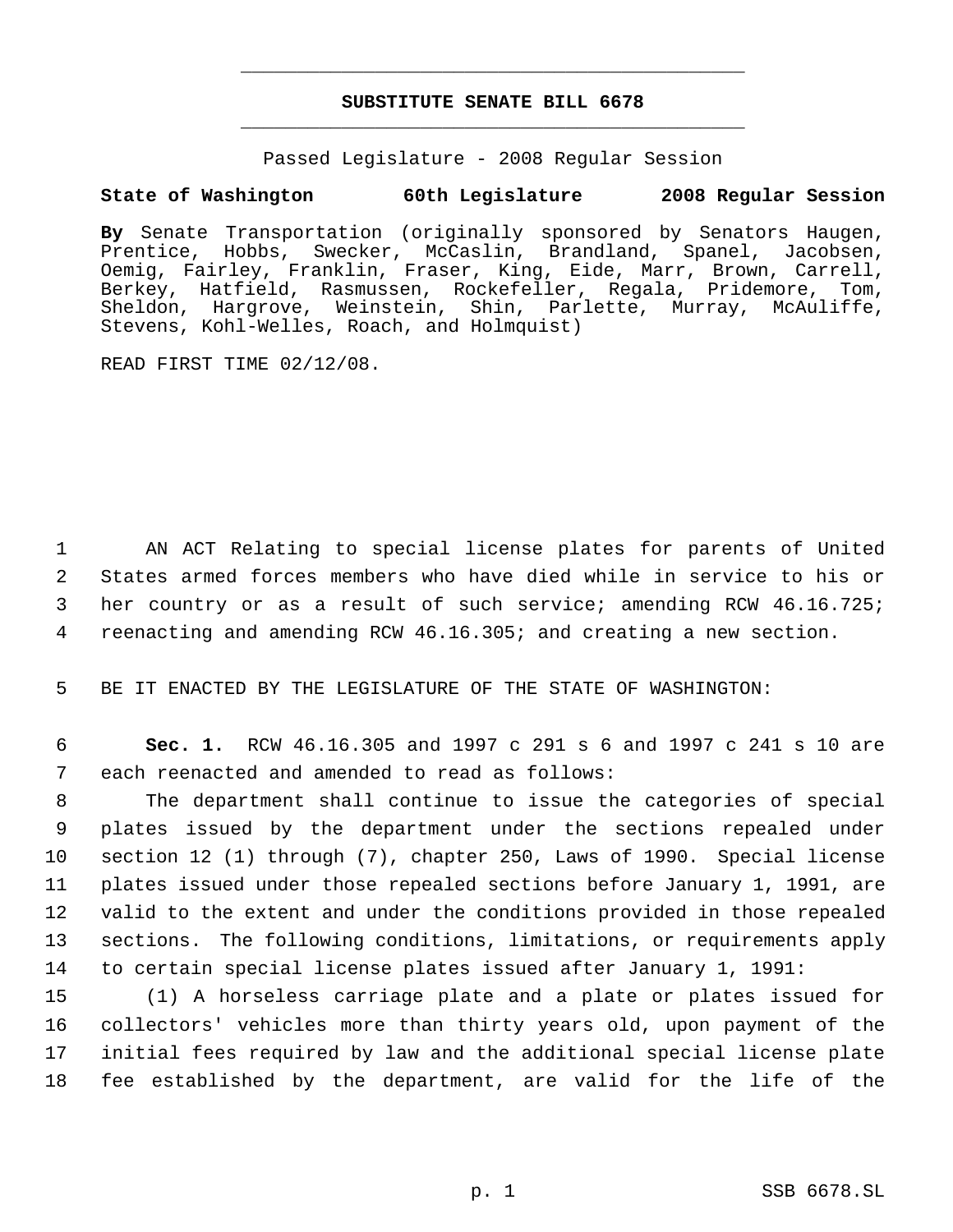vehicle for which application is approved by the department. When a single plate is issued, it shall be displayed on the rear of the vehicle.

 (2) The department may issue special license plates denoting amateur radio operator status only to persons having a valid official radio operator license issued by the federal communications commission.

 (3) The department shall issue one set of special license plates to each resident of this state who has been awarded the Congressional Medal of Honor for use on a passenger vehicle registered to that person. The department shall issue the plate without the payment of licensing fees and motor vehicle excise tax.

 (4) The department may issue for use on only one motor vehicle owned by the qualified applicant special license plates denoting that the recipient of the plate is a survivor of the attack on Pearl Harbor on December 7, 1941, to persons meeting all of the following criteria: (a) Is a resident of this state;

 (b) Was a member of the United States Armed Forces on December 7, 1941;

 (c) Was on station on December 7, 1941, during the hours of 7:55 a.m. to 9:45 a.m. Hawaii time at Pearl Harbor, the island of Oahu, or offshore at a distance not to exceed three miles;

 (d) Received an honorable discharge from the United States Armed Forces; and

 (e) Is certified by a Washington state chapter of the Pearl Harbor survivors association as satisfying the qualifications in (c) of this subsection.

 The department may issue such plates to the surviving spouse of any deceased Pearl Harbor survivor who met the requirements of this subsection. If the surviving spouse remarries, he or she shall return the special plates to the department within fifteen days and apply for regular plates. The surviving spouse must be a resident of this state. The department shall issue these plates upon payment by the applicant of all other license fees, but the department may not set or

charge an additional fee for these special license plates.

 (5) Effective with registrations that are due or become due on or after January 1, 2009, the department may issue for use on motor vehicles owned by the qualified applicant special license plates denoting that the recipient of the plate is a parent of a member of the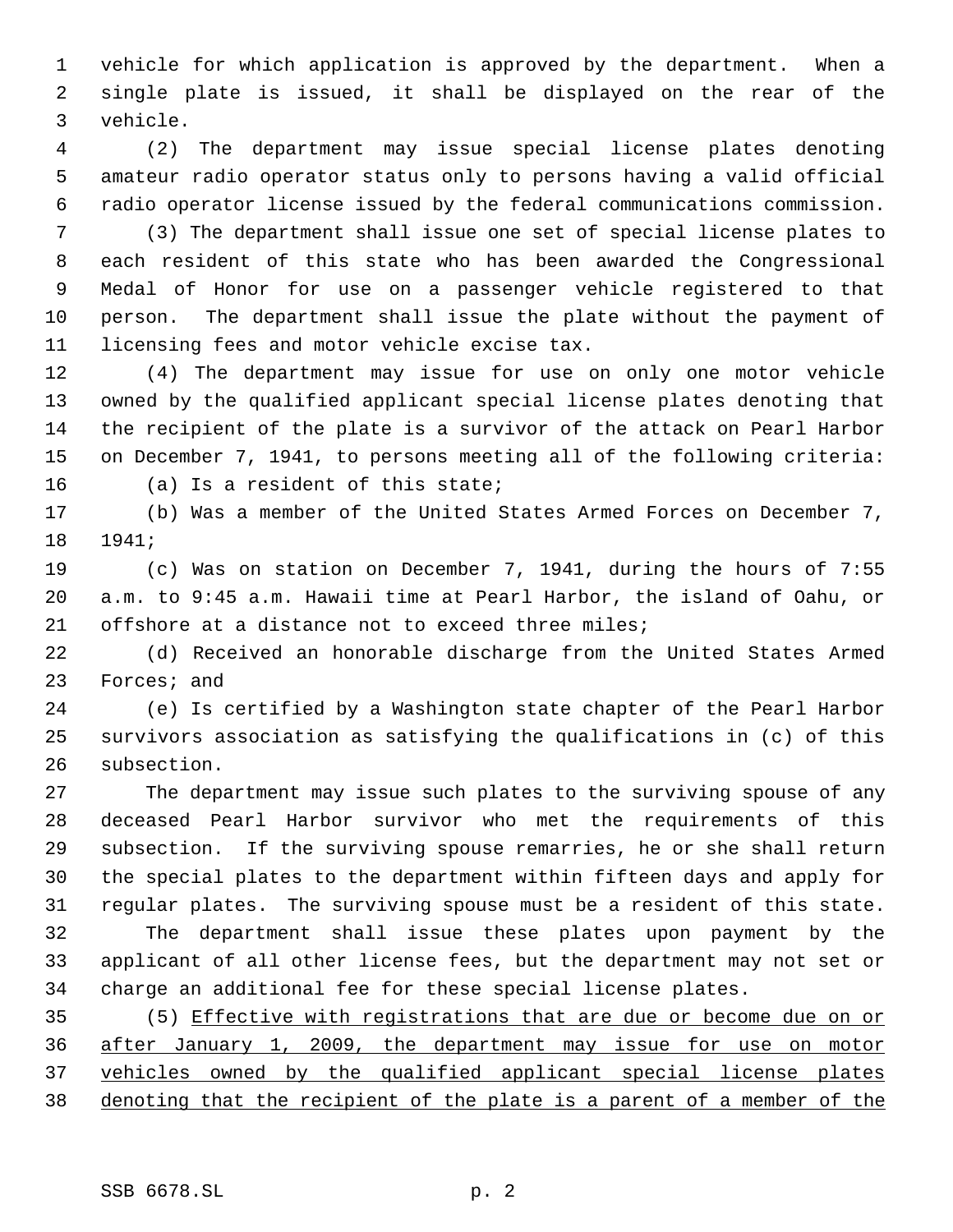United States armed forces who died while in service to his or her country or as a result of such service to persons meeting all of the

following criteria:

(a) Is a resident of this state; and

 (b) Is a mother or father of a member of the United States armed forces who died while in service to his or her country or who died as a result of such service, as certified by the Washington state 8 department of veterans affairs.

 The department shall issue these plates upon payment by the 10 applicant of all other license fees, but the department may not set or charge an additional fee for these special plates.

 (6) The department shall replace, free of charge, special license 13 plates issued under subsections (3) (( $\text{and} \quad (4)$ )) through (5) of this section if they are lost, stolen, damaged, defaced, or destroyed. Such plates shall remain with the persons upon transfer or other disposition of the vehicle for which they were initially issued, and may be used on another vehicle registered to the recipient in accordance with the provisions of RCW 46.16.316(1).

 **Sec. 2.** RCW 46.16.725 and 2007 c 518 s 711 are each amended to read as follows:

 (1) The creation of the board does not in any way preclude the authority of the legislature to independently propose and enact special license plate legislation.

 (2) The board must review and either approve or reject special license plate applications submitted by sponsoring organizations.

 (3) Duties of the board include but are not limited to the following:

 (a) Review and approve the annual financial reports submitted by sponsoring organizations with active special license plate series and present those annual financial reports to the senate and house transportation committees;

 (b) Report annually to the senate and house transportation committees on the special license plate applications that were considered by the board;

 (c) Issue approval and rejection notification letters to sponsoring organizations, the department, the chairs of the senate and house of